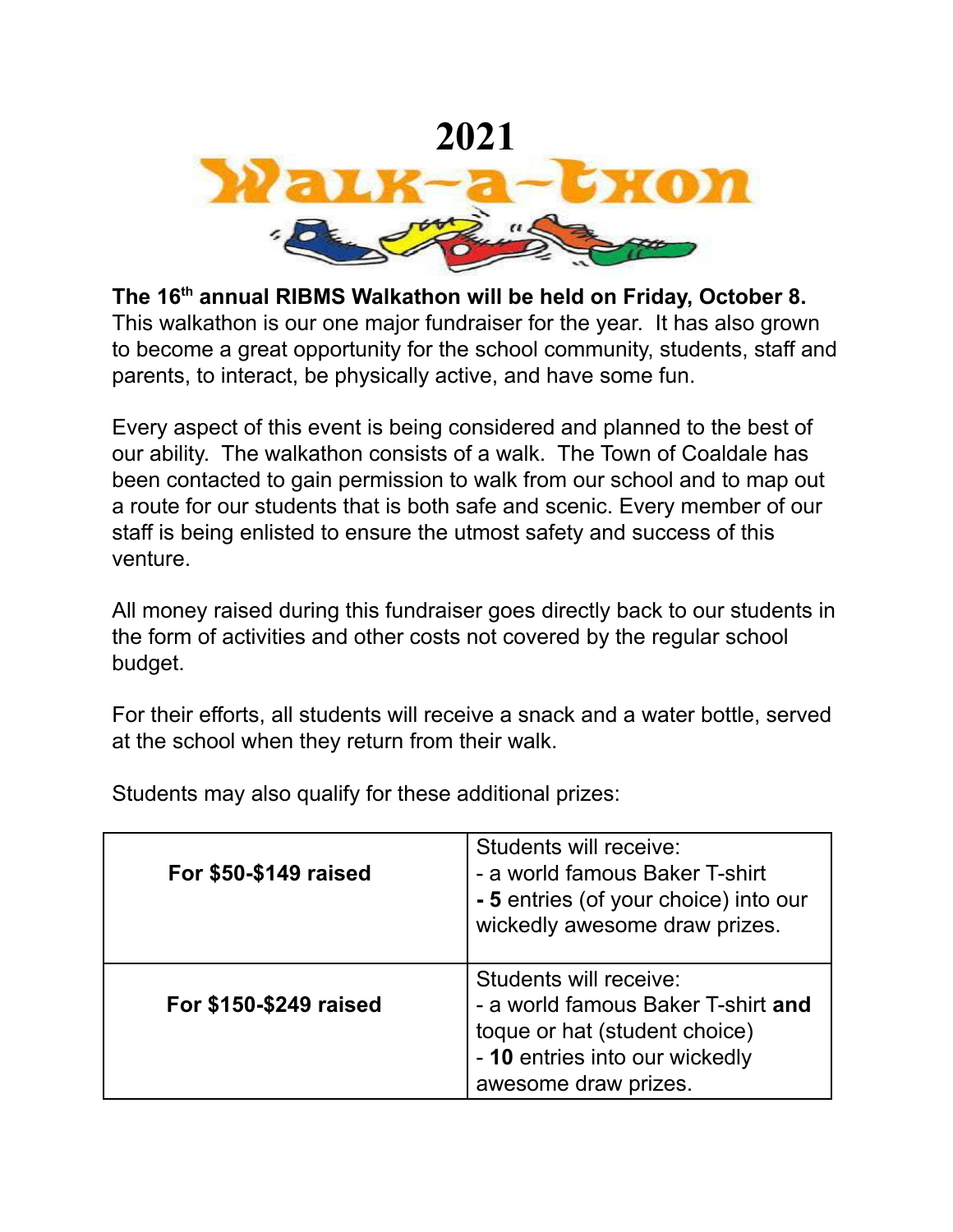## **In addition:**

- **The top earner** in each grade level will receive **ALL prizes listed above** PLUS **\$50.00** cheque!!!

**It is our hope that each student raises at least \$50 in pledges to cover the expenses for prizes, and pod activities which walkathon funds cover. If students do not raise \$50 they will be charged extra on fees for pod activities. All funds earned will be spent on student/grade level related activities at the discretion of the principal.**

**In order to qualify for prizes, all participants must turn in their pledges, in full, by Friday, October 22, 2021.**

## **Walk-a-thon Rewards**

**Sponsored by:**



## **\*\*Additional prize donations will be gladly accepted at the school for this fundraiser\*\*\***